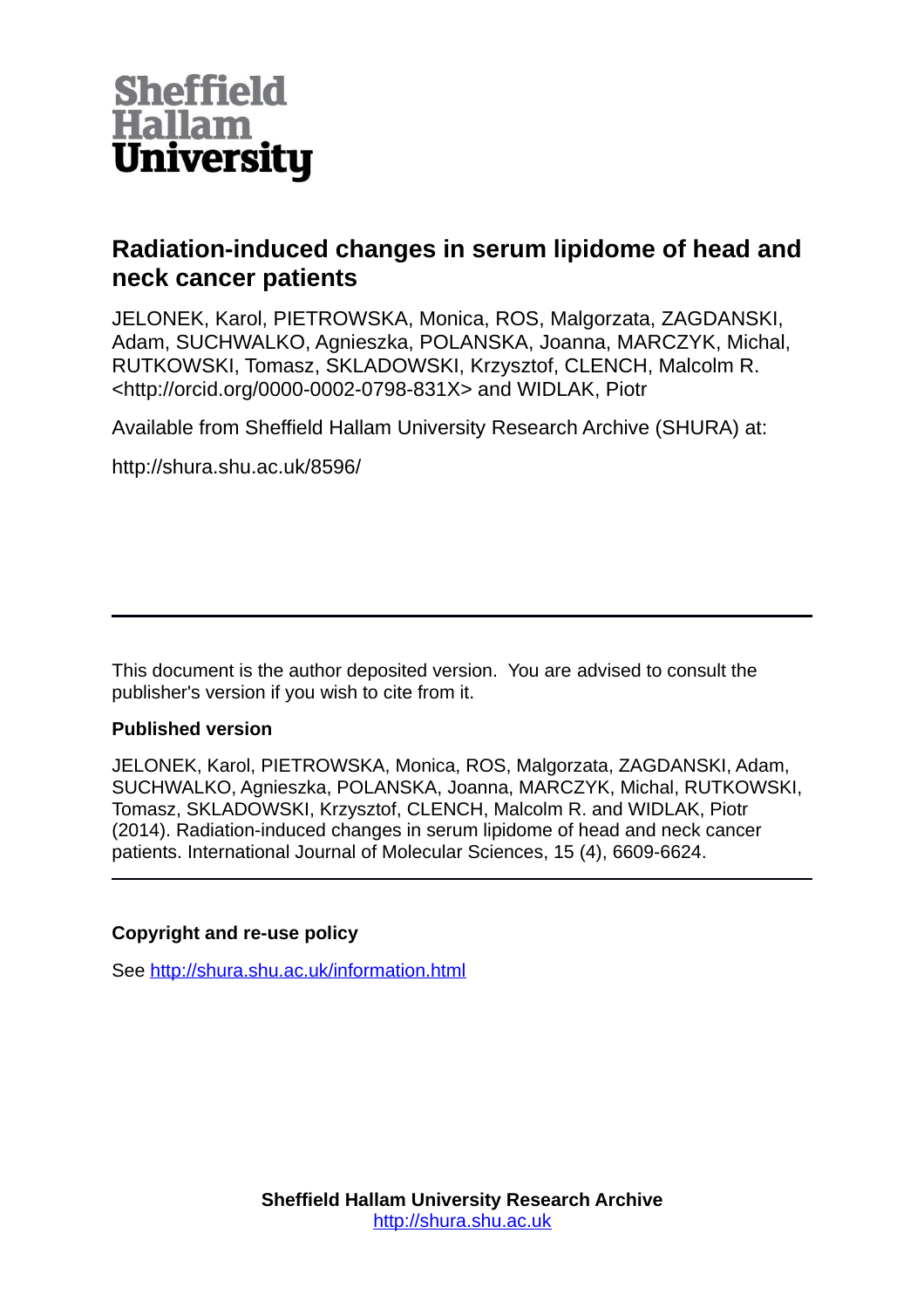International Journal of **Molecular Sciences ISSN 1422-0067**  www.mdpi.com/journal/ijms **OPEN ACCESS**

*Article* 

# **Radiation-Induced Changes in Serum Lipidome of Head and Neck Cancer Patients**

**Karol Jelonek 1,\*, Monika Pietrowska 1 , Malgorzata Ros 1,2, Adam Zagdanski 3,5,**  Agnieszka Suchwalko <sup>4,5</sup>, Joanna Polanska <sup>6</sup>, Michal Marczyk <sup>6</sup>, Tomasz Rutkowski <sup>1</sup>, **Krzysztof Skladowski 1 , Malcolm R. Clench 7 and Piotr Widlak 1**

1 Center for Translational Research and Molecular Biology of Cancer, Maria Sklodowska-Curie Memorial Cancer Center and Institute of Oncology, Gliwice Branch, Wybrzeze Armii Krajowej 15, 44-100 Gliwice, Poland; E-Mails: m\_pietrowska@io.gliwice.pl (M.P.); ros.malgorzata@gmail.com (M.R.); tomr22@tlen.pl (T.R.); skladowski@io.gliwice.pl (K.S.); widlak@io.gliwice.pl (P.W.)

- 2 Polish-Japanese Institute of Information Technologies, Koszykowa 86, 02-008 Warszawa, Poland
- 3 Institute of Mathematics and Computer Science, Wroclaw University of Technology, Janiszewskiego 14a, 50-370 Wroclaw, Poland; E-Mail: Adam.Zagdanski@pwr.wroc.pl
- 4 Institute of Biomedical Engineering and Instrumentation, Wroclaw University of Technology, Wybrzeze Wyspianskiego 27, 50-370 Wroclaw, Poland; E-Mail: agnieszka.suchwalko@pwr.wroc.pl
- 5 MedicWave AB, Kristian IV:s vag 3, 302 50 Halmstad, Sweden
- 6 Faculty of Automatic Control, Electronics and Computer Science, Silesian University of Technology, Akademicka 16, 44-100 Gliwice, Poland; E-Mails: Joanna.Polanska@polsl.pl (J.P.); Michal.Marczyk@polsl.pl (M.M.)
- 7 Biomedical Research Centre, Sheffield Hallam University, Sheffield S1 1WB, UK; E-Mail: M.R.Clench@shu.ac.uk
- **\*** Author to whom correspondence should be addressed; E-Mail: kjelonek@io.gliwice.pl; Tel.: +48-32-231-9628; Fax: +48-32-231-9808.

*Received: 30 January 2014; in revised form: 6 March 2014 / Accepted: 3 April 2014 / Published: 17 April 2014* 

**Abstract:** Cancer radiotherapy (RT) induces response of the whole patient's body that could be detected at the blood level. We aimed to identify changes induced in serum lipidome during RT and characterize their association with doses and volumes of irradiated tissue. Sixty-six patients treated with conformal RT because of head and neck cancer were enrolled in the study. Blood samples were collected before, during and about one month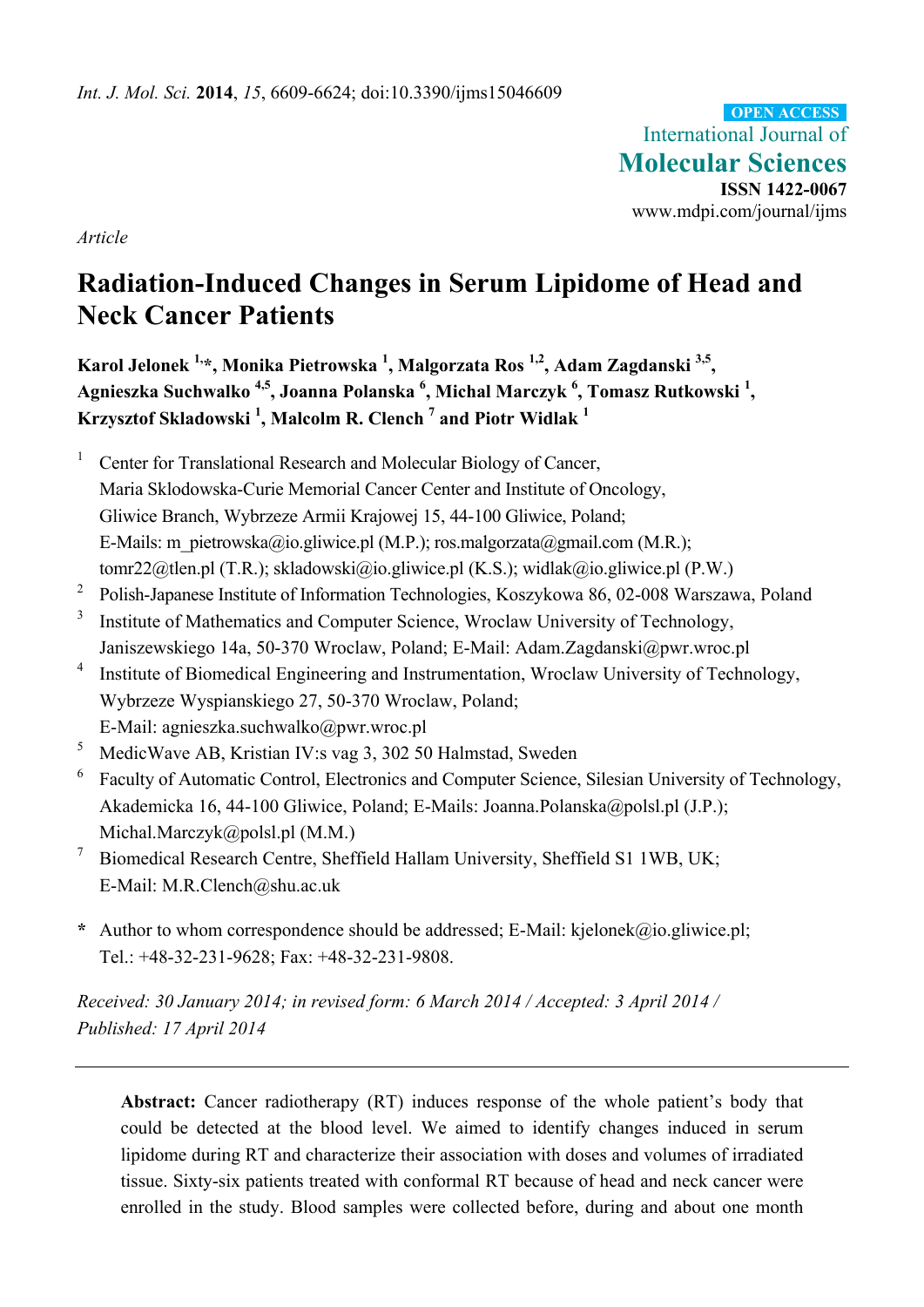after the end of RT. Lipid extracts were analyzed using MALDI-oa-ToF mass spectrometry in positive ionization mode. The major changes were observed when pre-treatment and within-treatment samples were compared. Levels of several identified phosphatidylcholines, including (PC34), (PC36) and (PC38) variants, and lysophosphatidylcholines, including (LPC16) and (LPC18) variants, were first significantly decreased and then increased in post-treatment samples. Intensities of changes were correlated with doses of radiation received by patients. Of note, such correlations were more frequent when low-to-medium doses of radiation delivered during conformal RT to large volumes of normal tissues were analyzed. Additionally, some radiation-induced changes in serum lipidome were associated with toxicity of the treatment. Obtained results indicated the involvement of choline-related signaling and potential biological importance of exposure to clinically low/medium doses of radiation in patient's body response to radiation.

**Keywords:** dose-volume effect; intensity-modulated radiation therapy; mass spectrometry; radiation toxicity; serum lipidome

#### **1. Introduction**

Metabolomics, an emerging field of the "omics" sciences, has a capacity to deliver essential information about small biomolecules (<1 kDa) that are end-products of all cellular processes. Lipidomics, which deals with dynamic changes of cellular lipids and their derivatives, is one of the most complex areas of metabolomics [1]. More than 500 different lipid species was reported to be present in human plasma specimens [2]. The most abundant category of lipids are glycerophospholipids (phospholipids; PLs). PLs are both key components of biological membranes and important players in different cellular mechanisms [3,4]. Derivatives of PLs are important signaling molecules involved in regulation of proliferation and apoptosis [5,6]. Of note, metabolism of phosphatidylcholines (PCs) and other PLs is significantly disturbed in cancer cells, hence elevated serum levels of their precursors (e.g., choline) and derivatives (e.g., lysophosphatidylcholines, LPCs) are promising cancer markers [7]. Changes in level of choline-containing lipids were observed in malignant tumors during anti-cancer therapy [8]. Metabolism and blood levels of PLs changed also after exposure to ionizing radiation [9,10]. Although such effects have only been studied in animal models until now, they indicated applicability of serum phospholipid profiles in assessment of radiation exposure.

Radiotherapy (RT), either alone or in combination with chemotherapy, is an effective treatment of different types of cancer allowing preservation of structure and function of a target organ. The effects of ionizing radiation concerns damage induced not only in cancer cells, but also in adjacent normal tissue. Conformal methods of radiotherapy, like intensity-modulated radiation therapy (IMRT), were developed to allow precise delivery of high radiation doses to a tumor volume, minimizing the dose delivered to surrounding normal tissues [11]. This technique is being used most extensively in treatment of tumors located near critical structures, such as head and neck cancers [12]. IMRT is accomplished by application of many non-coplanar radiation fields that markedly extends the volume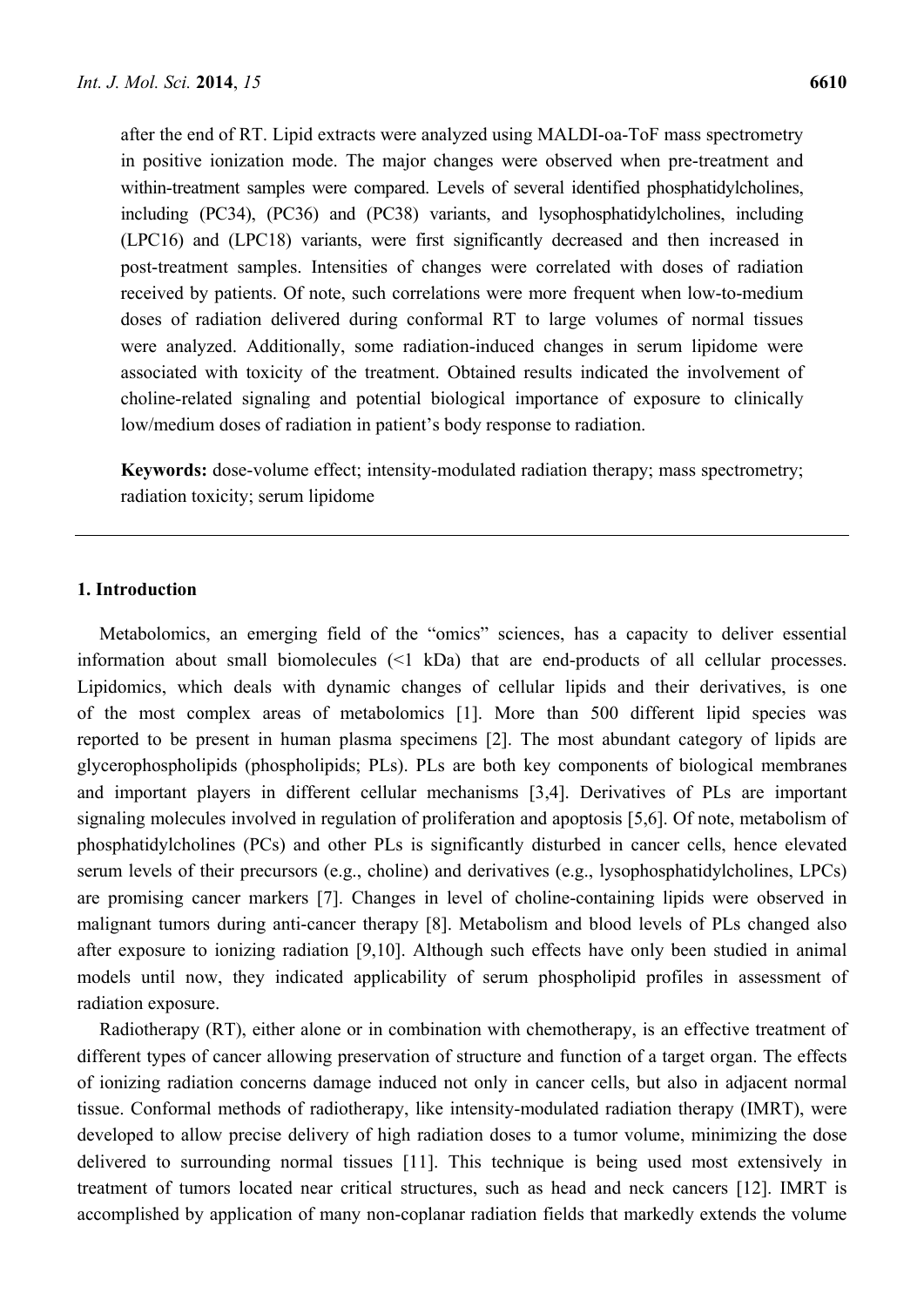of normal tissues being exposed to low doses of radiation, for which biological relevance is not clear at the moment [13]. Radiation-induced damage of normal tissues could lead to acute and/or late injury reactions, which in extreme cases might significantly affect patient's comfort and effectiveness of the treatment. For this reason planning and monitoring of radiotherapy would be greatly facilitated if molecular markers of individual response to radiation were available in the clinical practice. In addition, molecular markers of exposure to ionizing radiation would have a great applicability in the epidemiology field and for exposure assessment after radiation accidents [14].

Local irradiation during cancer radiotherapy induces patient's whole body response that could be detected at the level of blood components. Markers of human exposure to ionizing radiation have been searched in blood cells using different genetic and genomics approaches [15–18]. Mass spectrometry-based proteomics approaches have been also explored, which allowed identifying of radiotherapy-related changes in serum proteome of cancer patients [19,20]. More recently, it has been shown that IMRT-induced changes in the low-molecular-weight fraction of serum proteome of head and neck cancer patients were affected by clinically irrelevant doses of radiation delivered to large volumes of normal tissues [21]. Here we aimed to extend the analysis of radiotherapy-related changes and radiation dose-effects on the lipid component of serum. MALDI-oa-ToF profiling was applied for the first time to search for radiation-induced changes in human serum lipidome. The positive mode of MALDI ionization was selected in order to favor the analysis of choline-based compounds and other phospholipids, which already have been proposed as potential markers of the response to radiation and anti-cancer treatment [8,10].

#### **2. Results**

#### *2.1. Exposure to Radiation during Radiotherapy Induced Changes in the Serum Lipidome Profiles*

In the analyzed mass range 350–900 Da 842 spectral components (*i.e.*, lipid species with their isotope variants) common for all mass profiles were detected (an average mass profile is presented on Figure 1A). In order to find radiotherapy-related changes individual differential spectra were computed paired with respect to consecutive time points (*i.e.*, changes A∆B, B∆C and A∆C), and then the statistical significance of differences in component's abundances was estimated (Figure 1B shows resulting differential spectra). Several spectral components changed their abundances significantly between compared time points (FDR < 5% was selected as a statistical significance threshold), which are listed in Table 1 (complete data regarding all registered components are presented in Supplementary Table S1). We observed that major changes occurred between pre-treatment and within-treatment samples (the A∆B change), where 27 spectral components (lipid species) changed their abundance with high level of statistical significance (FDR  $\leq$  5%). When within-treatment samples were compared with post-treatment samples (the B∆C change), 14 spectral components showed significantly changed abundance. However, abundances of only three spectral components remained different at high level of statistical significance when pre-treatment and post-treatment samples were compared (the A∆C change). Of note, we observed that seven spectral components significantly differentiated samples B from both samples A and samples C (registered *m*/*z* values = 520.36, 522.39, 603.68, 749.51, 760.63, 786.64 and 788.65 Da). Moreover, one spectral component (*m*/*z* value = 751.47 Da) differentiated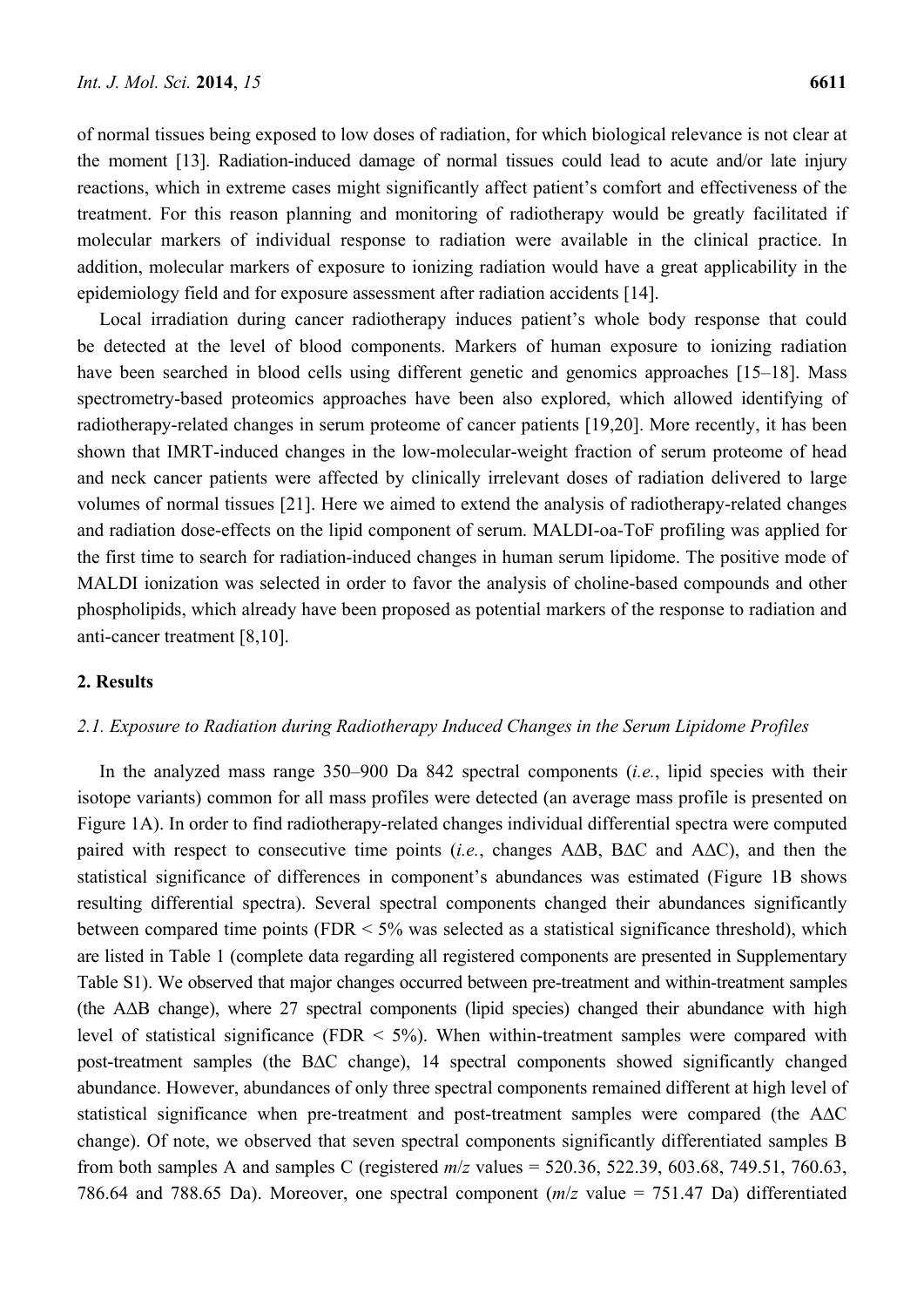samples A both from samples B and samples C. Half of the differentiating components were identified with respect to their lipid class (see Table 1), almost all of them being phospholipids containing the choline "head": phosphatidylcholines (PC; 10 compounds), lysophosphatidylcholines (LPC; 4 compounds) and sphingomyelines (SM; 2 compounds).

**Table 1.** Spectral components that changed abundances significantly between analyzed time points. Shown here is the registered *m*/*z* value, significant change in abundance, real pattern of changes, cluster number (hypothetical pattern of changes) and identification (lipid class and length of fatty acyl chains) of analyzed spectral components (*i.e.*, lipid species); components of isotopic envelope were excluded from analysis.

| Ion mass $[m/z]$ | <b>Significant change</b> | Pattern of  | <b>Cluster</b> | Lipid class identification  |  |
|------------------|---------------------------|-------------|----------------|-----------------------------|--|
|                  | $(FDR < 5\%)$             | changes     | number         |                             |  |
| 373.08           | $A\Delta B$               | A < B > C   | #4             | not assigned                |  |
| 496.36           | $A\Delta B$               | A > B < C   | #2             | $LPC(16:0) + H^+$           |  |
| 520.36           | $A\Delta B$ ; $B\Delta C$ | A > B < C   | #2             | $LPC(18:2) + H^+$           |  |
| 522.39           | $A\Delta B$ ; $B\Delta C$ | A > B < C   | #2             | $LPC(18:1) + H^+$           |  |
| 524.38           | $A\Delta B$               | A > B < C   | #2             | $LPC(18:0) + H^+$           |  |
| 543.39           | $A\Delta B$               | $A > B = C$ | #2             | not assigned                |  |
| 560.28           | $A\Delta B$               | $A > B = C$ | $\#1$          | [Vitamin D3 adduct] + $H^+$ |  |
| 564.64           | $B\Delta C$               | $A = B > C$ | #4             | $Cer(36:2) + H^+$           |  |
| 587.33           | $A\Delta B$               | A < B > C   | $\#4$          | not assigned                |  |
| 601.12           | $A\Delta B$               | A < B > C   | #4             | not assigned                |  |
| 603.68           | $A\Delta B$ ; $B\Delta C$ | A < B < C   | #6             | not assigned                |  |
| 644.11           | $A\Delta B$               | A < B > C   | $\#4$          | not assigned                |  |
| 703.58           | $B\Delta C$               | $A = B < C$ | #6             | $SM(34:1) + H^+$            |  |
| 721.49           | BAC                       | A > B < C   | #2             | not assigned                |  |
| 726.53           | $A\Delta C$               | $A = B < C$ | #6             | not assigned                |  |
| 730.62           | $A\Delta B$               | $A < B = C$ | #3             | $PC(32:2) + H^+$            |  |
| 732.47           | $B\Delta C$               | A > B < C   | #2             | not assigned                |  |
| 732.63           | $A\Delta B$               | $A < B = C$ | #3             | $PC(32:1) + H^+$            |  |
| 749.51           | $A\Delta B$ ; $B\Delta C$ | A > B < C   | $\#2$          | not assigned                |  |
| 751.47           | ΑΔΒ;ΑΔΟ                   | $A > B = C$ | #1             | not assigned                |  |
| 751.61           | $A\Delta B$               | $A < B = C$ | #4             | not assigned                |  |
| 755.42           | $A\Delta B$               | $A > B = C$ | #1             | not assigned                |  |
| 755.63           | $A\Delta B$               | $A < B = C$ | #3             | $SM(38:3) + H^+$            |  |
| 758.61           | $B\Delta C$               | A > B < C   | $\#2$          | $PC(34:2) + H^+$            |  |
| 760.63           | $A\Delta B$ ; $B\Delta C$ | A > B < C   | #2             | $PC(34:1) + H^+$            |  |
| 762.63           | $B\Delta C$               | A > B < C   | #2             | $PC(34:0) + H^+$            |  |
| 767.47           | $B\Delta C$               | A > B < C   | #2             | not assigned                |  |
| 777.33           | $A\Delta C$               | $A = B > C$ | #5             | not assigned                |  |
| 784.62           | $A\Delta B$               | A > B < C   | #2             | $PC(36:3) + H^+$            |  |
| 786.64           | $A\Delta B$ ; $B\Delta C$ | A > B < C   | #2             | $PC(36:2) + H^+$            |  |
| 786.94           | $A\Delta B$               | A > B < C   | #2             | not assigned                |  |
| 788.65           | $A\Delta B$ ; $B\Delta C$ | A > B < C   | #2             | $PC(36:1) + H^+$            |  |
| 790.65           | $A\Delta B$               | A > B < C   | #2             | $PC(36:0) + H^+$            |  |
| 808.62           | $A\Delta B$               | A > B < C   | #2             | $PC(38:5) + H^+$            |  |
| 825.58           | $A\Delta B$               | $A > B = C$ | #2             | not assigned                |  |
| 839.50           | $A\Delta B$               | $A > B = C$ | #4             | not assigned                |  |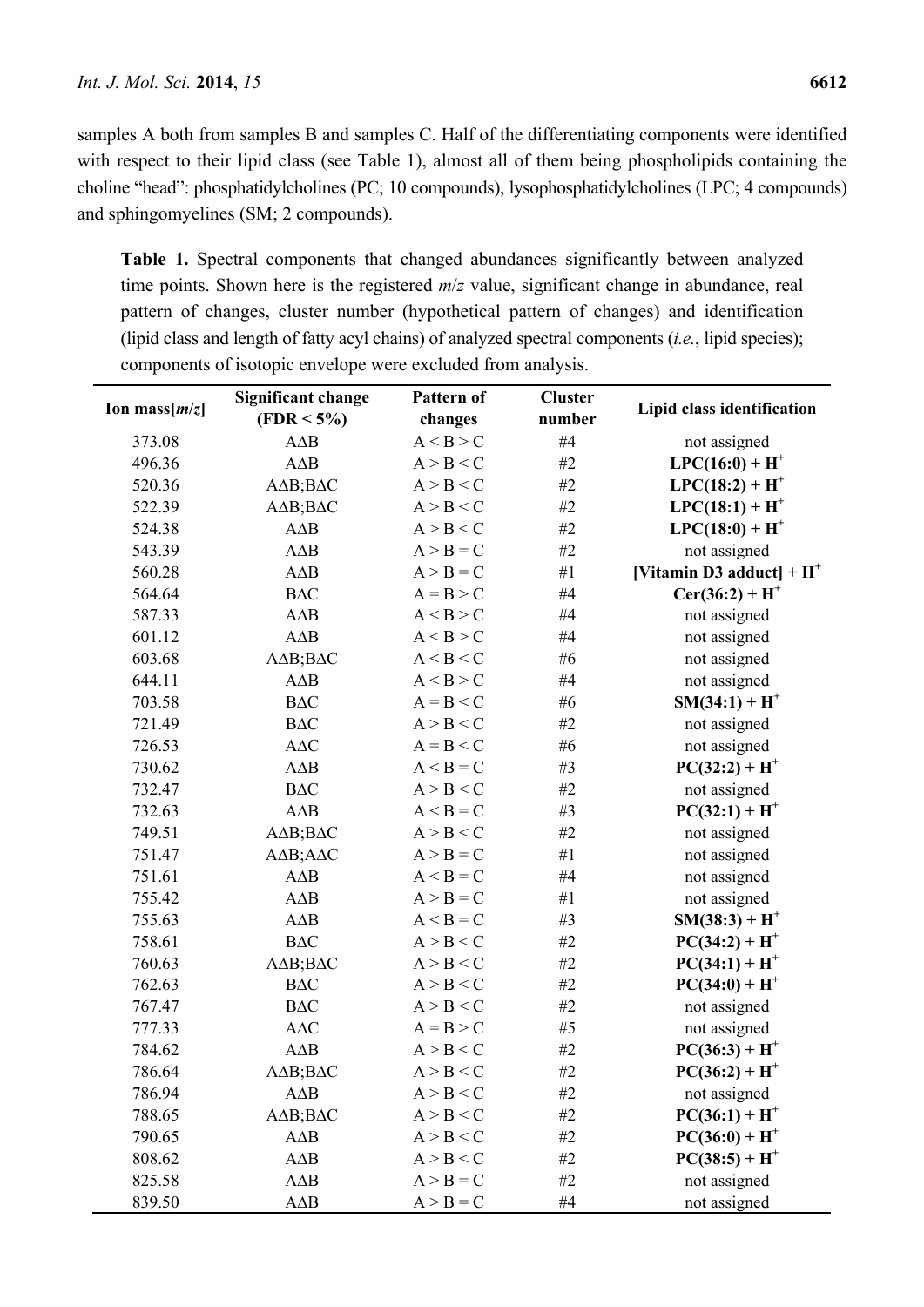Figure 1. Mass profiles of serum lipids were affected during radiotherapy. (Panel **A**): Averaged mass spectrum of serum lipids registered in the 350–900 Da range for pre-treatment samples (**A**); (Panel **B**): Averaged differential spectrum for pre-treatment and within-treatment samples (A∆B); components that changed their abundances significantly  $(FDR < 5\%)$  are marked with red lines.



*2.2. Radiotherapy-Related Changes in Lipidome Profiles Showed Different Time-Course Patterns* 

To identify different patterns of radiotherapy-related changes an unsupervised cluster analysis was performed. We identified six different hypothetical patterns of changes (clusters) characterized in Table 2 and depicted in Figure 2 (in case of a few spectral components where differences between time points were not statistically significant observed patterns of changes were not strictly coherent with cluster characteristics); detailed data are presented in Supplementary Table S2. Identified clusters could be further divided into three groups with two "mirrored" clusters in each, where reverse changes were observed: #1  $[A > B = C]$  and #3  $[A < B = C]$ , #2  $[A > B < C]$  and #4  $[A < B > C]$ , #5  $[A = B > C]$ and #6 [A = B < C]. Of note, the second group (*i.e.*, clusters #2 and #4) where "earlier" changes (A∆B) were compensated by "later" changes (B∆C) was the most numerous (about 70% of all detected components). Furthermore, cluster  $#2$  [A  $>$  B  $\lt C$ ] contained the majority of differentiating components, that changed abundances significantly between consecutive time points (19 out of 36 "significant" components, see Table 1). This indicated that pattern of changes where "earlier" changes were reversed/compensated by "later" changes was the most common feature of lipidome profiles in serum from irradiated patients. Of note, the majority of "differentiating" LPCs and PCs belonged to cluster #2, and their serum levels decreased significantly during radiotherapy and then increased afterwards; these included LPC(18:2), LPC(18:1), PC(34:1), PC(36:2) and PC(36:1) (Figure 3). On the other hand PCs containing 32 carbons (32:2 and 32:1) and SM(38:3) significantly increased their levels during radiotherapy (cluster #3) (see Table 1).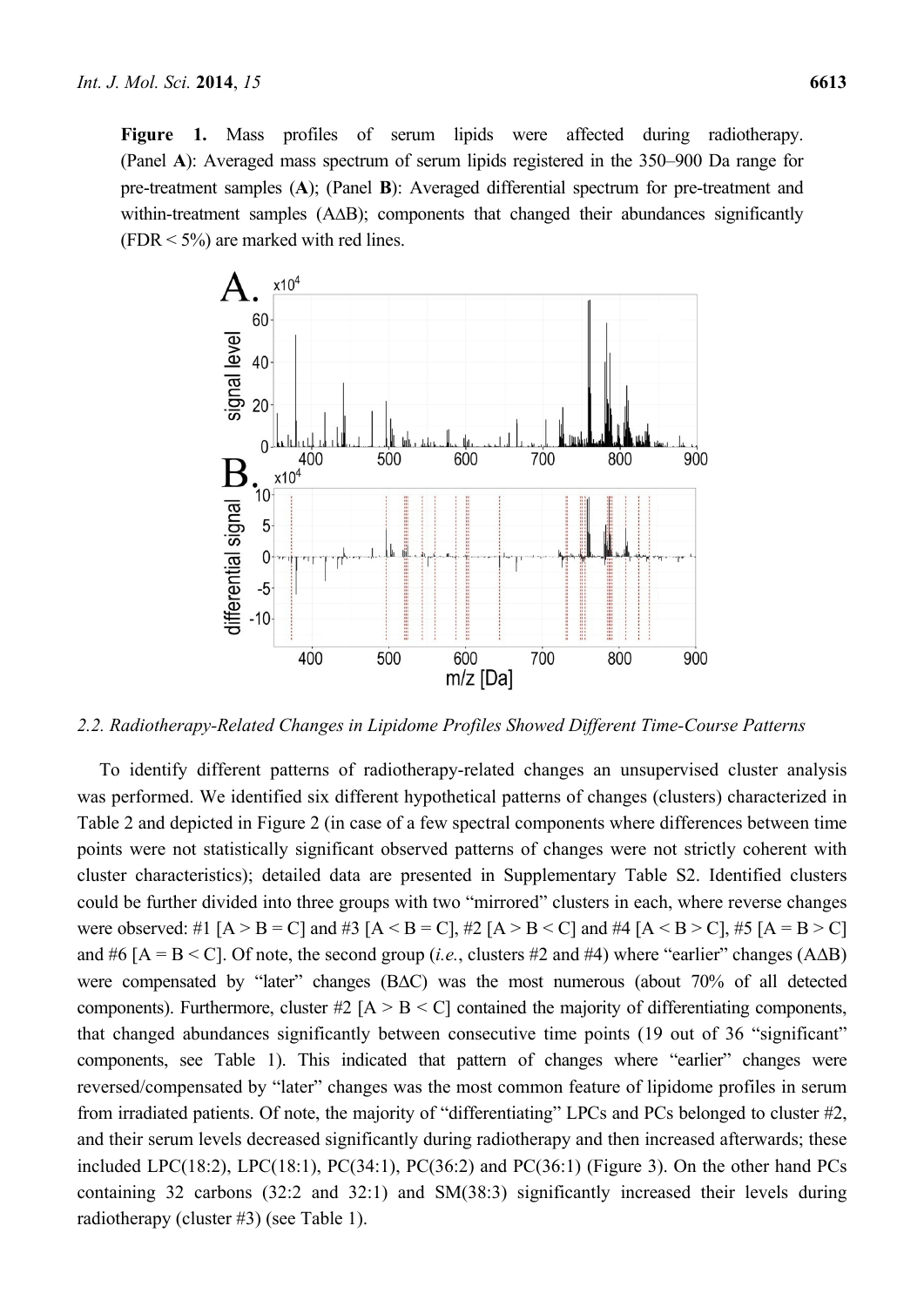**Figure 2.** Radiation induced changes followed different patterns. Presented are characteristics of six identified clusters of components with similar time-courses of changes; marked are average profiles for each cluster (red lines) and components that changed abundance significantly (FDR  $\leq$  5%; solid black lines); other components belonging to each cluster are marked with grey lines.



**Table 2.** Characteristics of identified clusters of spectral components.

| <b>Cluster</b> | Pattern of change * |     | Number of components Number of differentiating components ** |
|----------------|---------------------|-----|--------------------------------------------------------------|
| #1             | $A > B = C$         | 147 | 4                                                            |
| #2             | A > B < C           | 129 | 19                                                           |
| #3             | $A < B = C$         | 121 | 3                                                            |
| #4             | A < B > C           | 170 | $\mathbf{a}$                                                 |
| #5             | $A = B > C$         | 160 |                                                              |
| #6             | $A = B < C$         | 15  |                                                              |

\* Pattern of change refers to the dominant characteristics of change in the specified cluster (with some not significant deviations from the pattern within the cluster); \*\* Components which abundances changed significantly between consecutive time points (FDR  $\leq$  5%).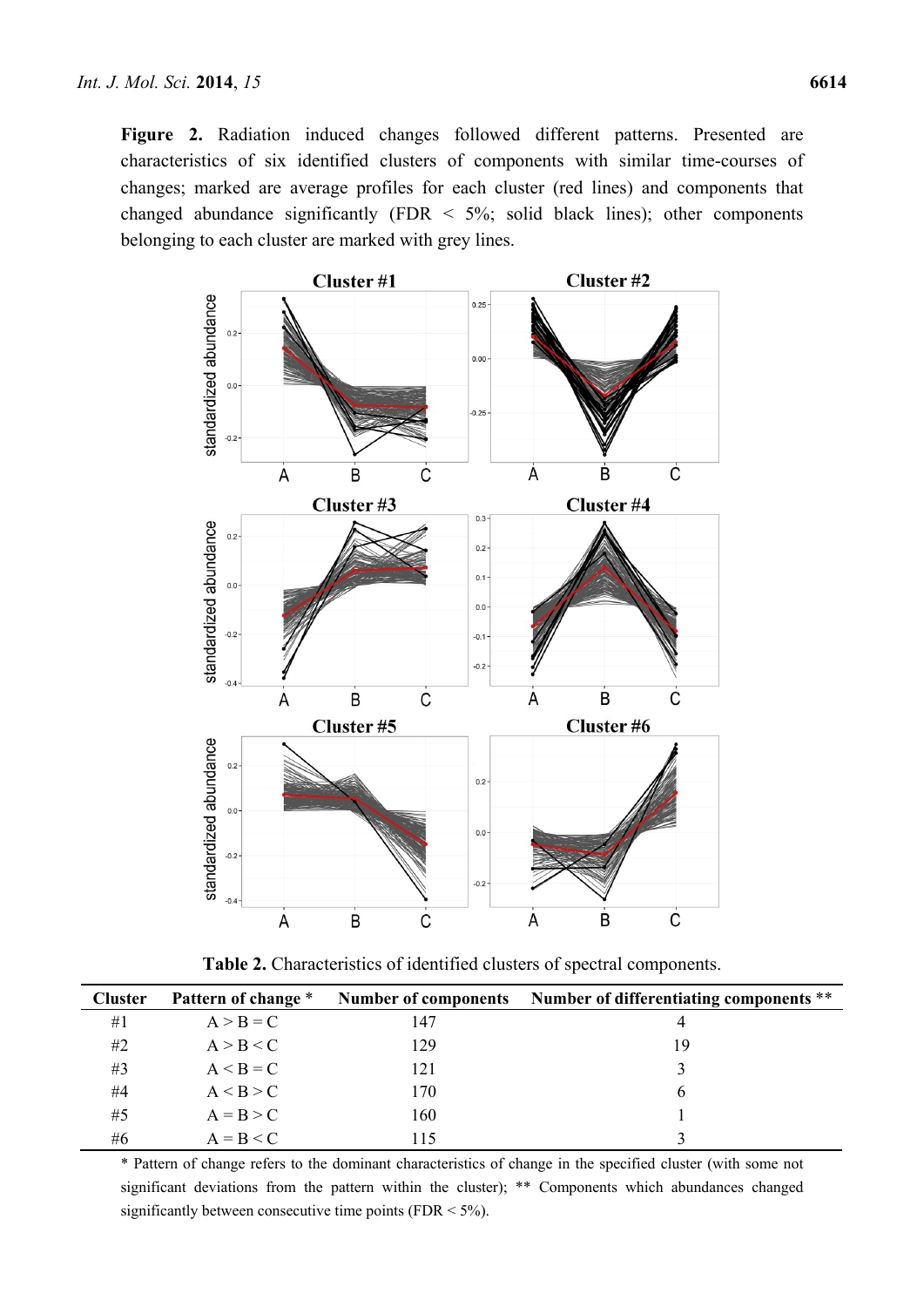**Figure 3.** The abundance of several choline-containing phospholipids decreased markedly during radiotherapy and increased afterward. Presented are examples of lysophosphatidylcholines: LPC(18:2)  $[m/z = 520.36 \text{ Da}]$  and LPC(18:1)  $[m/z = 522.39 \text{ Da}]$ , and phosphatidylcholines: PC(34:1)  $[m/z = 760.63 \text{ Da}]$  and PC(36:1)  $[m/z = 788.65 \text{ Da}]$ . Boxplots show: minimum, lower quartile, median, upper quartile and maximum values (outliers were removed from the plots for perspicuity).



*2.3. Radiotherapy-Related Changes in Serum Lipidome Were Associated with Doses of Radiation and Volumes of Irradiated Tissues* 

In the next step of the study we searched for association between features of serum lipidome (*i.e.*, changes in abundance of particular lipidome components) and doses of ionizing radiation received by patients (doses accumulated until a time point corresponding to the collection of sample B in case of the A∆B changes and total doses in case of the A∆C and B∆C changes). Correlations were identified between specific features of the serum lipidome and either the total (maximum) dose received by gross tumor volume (GTV), volume of the patient's body irradiated at different (smaller) doses or dose delivered to different volume of tissue. Numbers of serum lipidome components, for which changes in abundances correlated with maximum GTV doses are shown in Table 3 ( $p < 0.05$  was selected as a statistical significance threshold). We found the highest number of identified correlations was observed in case of A∆C changes (60), yet clear association between maximum GTV doses and features of lipidome were detected also for the A∆B and B∆C changes (44 and 37 components, respectively). The maximum radiation doses (up to 72 Gy) were delivered only to tumor and its adjacent margins (usually 100–200 ccm), while tissue irradiated with lower doses represent much higher volumes (e.g., about 4000 ccm irradiated with 10 Gy). Hence, we searched for correlations between features of serum lipidome and volumes of tissues (including normal tissues irradiated upon IMRT treatment) irradiated with different doses (including "low" or "clinically irrelevant" doses); see Figure 4A,B. Figure 4C shows the numbers of lipidome components, which changes in abundance correlated with volume of tissue irradiated at different doses ( $p = 0.05$  was selected as statistical significance threshold). We observed that association between lipidome features and dose-volume effects were the most frequent in case of larger tissue volumes irradiated with clinically low-to-medium doses (*i.e.*, less than 20 Gy in case of the A∆B change and less than 40 Gy in case of the B∆C and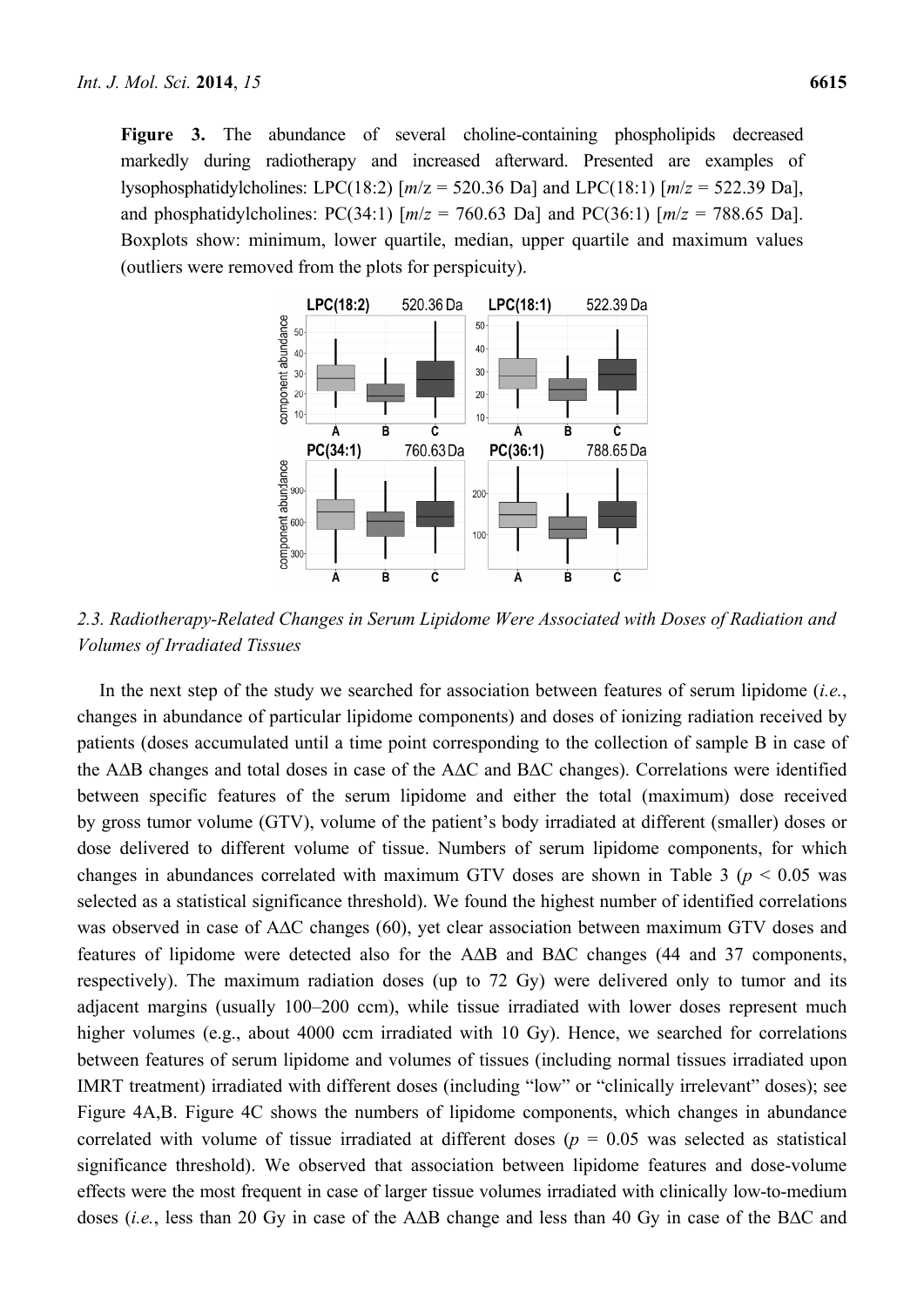A∆C changes; which corresponded to dose fractions below 1 Gy). Additionally, when reverse analysis was performed and serum lipidome features were correlated with doses delivered to a given volume similar results were obtained—majority of correlations were observed for high volumes irradiated with low doses (Figure 4D). Detailed data on correlation of serum lipidome features with volumes irradiated at a given dose or with doses delivered to a given volume are presented in Supplementary Tables S3–S5. Our results clearly indicated that radiotherapy-related changes in serum lipidome profiles depended on doses of delivered radiation, and that low-to-medium doses delivered to large volumes of normal tissue could affect observed changes.

| <b>Change</b> | GTV-D | AMR | Examples of components $[m/z]$ *                               |
|---------------|-------|-----|----------------------------------------------------------------|
| AAB           | 44    | 36  | 473.11; 514.21; 590.61; 872.42                                 |
| BAC-          | 37    | 41  | 583.61; 669.64                                                 |
| AAC           | 60    | 35  | 614.38; 641.33; 649.43; 655.65; 673.62; 765.64; 803.71; 886.88 |

**Table 3.** Serum lipidome features associated with radiation doses and acute radiation toxicity.

\* Components for which abundances correlated with both doses of radiation and radiation toxicity ( $p < 0.05$ ).

**Figure 4.** Dose-volume effects in serum lipidome changes. (Panel **A**): Averaged Dose-Volume Histogram; doses corresponding to deciles of the area under curve of the histogram are marked with red lines; (Panel **B**): Correlations between volume of tissue irradiated with 13.7 Gy and changes in abundance of the *m*/*z* = 378.13 Da component in pre- and post-treatment samples (C-A; arbitrary units); Numbers of serum lipidome features correlating with tissue volumes irradiated at a given dose of radiation (Panel **C**) or doses of radiation delivered to a given tissue volume (Panel **D**). Shown here are the A∆B (black bars), B∆C (grey bars) and A∆C (empty bars) changes; *p* = 0.05 was selected as a statistical significance threshold (doses in parentheses refer to A∆B changes).

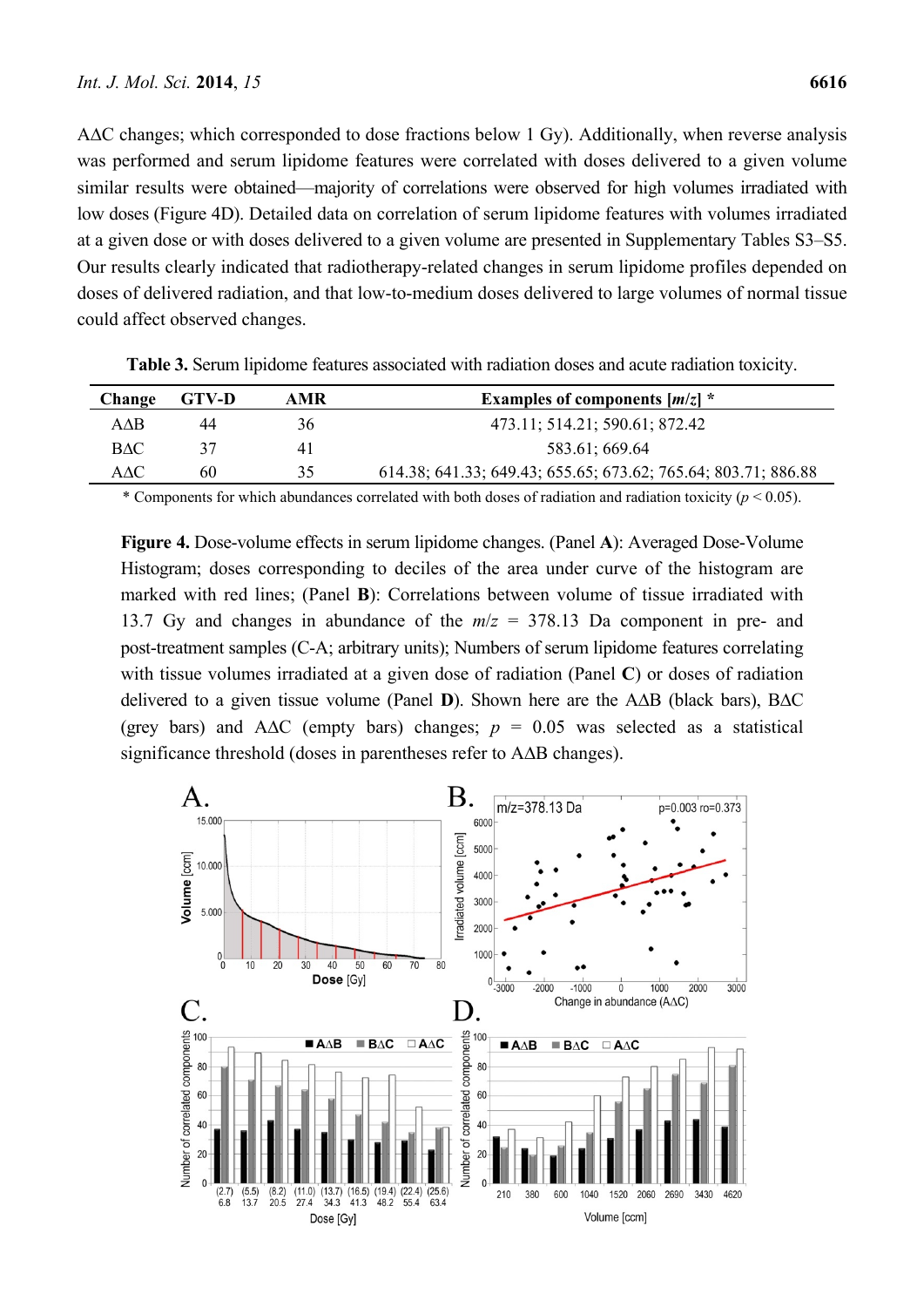#### *2.4. Radiotherapy-Related Changes in Serum Lipidome Were Associated with Radiation Toxicity*

Finally, we searched for potential association of serum lipidome features with toxicity of the treatment. The clinically relevant response of normal tissues to toxicity of radiation was assessed using a modified Dische system [22] relying on the intensity of the acute mucosal reaction. The maximum AMR intensity correlates with both maximum GTV dose and volume of normal tissues irradiated with "intermediate" doses (about 0.8–1 Gy per fraction), which was documented in another study based on very similar group of head and neck cancer patients [21]. Here we searched for association between the early radiation toxicity and radiation-induced changes of serum lipidome features. We found correlation between changes in abundance of several lipidome components and the maximum AMR intensity: about 40 lipidome features correlated with the AMR for each of analyzed time-courses (Table 3). Of note, several serum lipidome features associated with the maximum AMR intensity also correlated with volumes of tissues irradiated at given doses of radiation (or radiation doses delivered to a given tissue volume). These features are listed in Table 3. Hence, we concluded that radiotherapy-related changes in the serum lipidome were associated with dose-related toxicity of radiation.

#### **3. Discussion**

To our knowledge, this is the first paper to analyze the response of human organism to ionizing radiation due to local cancer irradiation performed at the level of blood lipidome. The main changes in abundances of lipid serum components were observed between pre-treatment samples and samples collected during radiotherapy (the A∆B changes). Unsupervised cluster analysis revealed that major group of lipids (70% of registered spectral components) consisted of species, for which radiation-induced changes observed during radiotherapy were reversed/compensated in the post-treatment samples collected 1–2 months after the end of radiotherapy. A minor group of lipids (20% of registered spectral components) consisted of species, where radiation-induced changes detected during radiotherapy remained not reversed/compensated during the follow-up. As a consequence, only a few lipid species showed significant differences when their pre-exposure and post-exposure levels were compared (the A∆C changes). This observation indicated that in case of majority of serum lipids their return to the initial pre-exposure steady-state level was efficient enough during 1–2 months after the end of radiation treatment. Of note, when radiotherapy-related changes in serum proteome profiles were analyzed in a very similar group of patients, the major changes were observed in post-treatment samples collected 1–2 months after the end of radiotherapy (corresponding to the A∆C and B∆C changes). Such serum proteome changes apparently reflected escalation of radiation toxicity (acute mucosal reaction) and its subsequent healing during the follow-up [21]. Here, we show that radiotherapy-related changes in serum lipidome profiles are apparently "faster" compared to changes observed in the low-molecular-weight fraction of serum proteome. In fact, most radiation-induced changes in serum lipidome could be reversed within 1–2 months after completion of radiotherapy, while similar changes in serum proteome could be detected several months after the treatment. This indicated that changes in lipidome and proteome profiles observed in cancer patients treated with radiotherapy might reflect different radiation-induced mechanisms.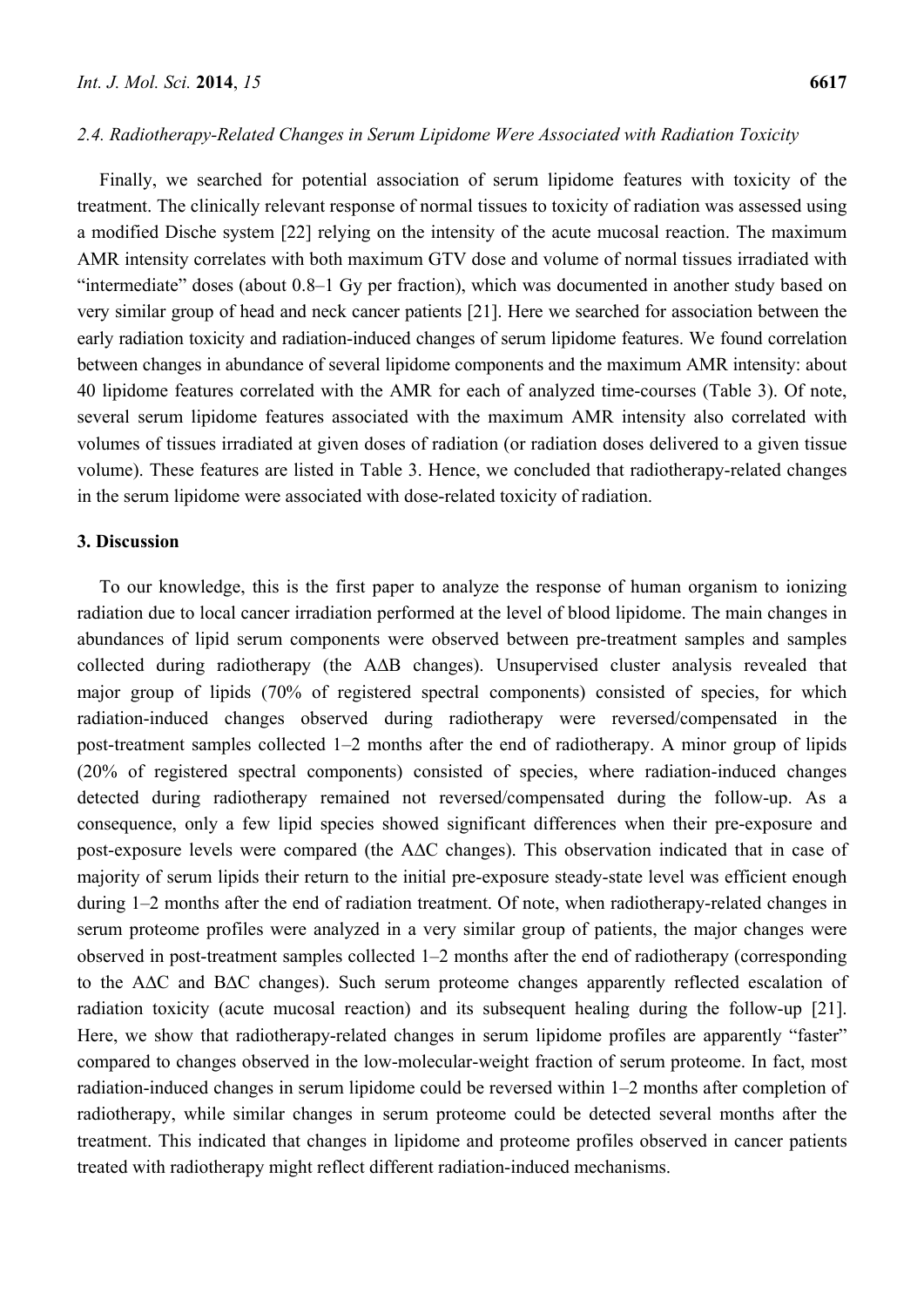Lipid class identification (by MS/MS and/or annotation of registered *m*/*z* values at LipidMaps database) allowed annotation of the majority (85%) of lipids revealing radiation-induced changes as choline-based phospholipids. High extent of lipids referring to this type apparently resulted from both chosen conditions of serum extraction, which favored glycerophospholipids, sphingolipids, sterols and prenols [2], and positive mode of MALDI ionization, which narrowed the ionization of glycerophospholipids to neutral (zwitterionic) representatives, such as phosphatidylocholines and phosphatidylethanolamines [23]. The majority of PLs identified in this work, including different PCs and LPCs as well as SM(34:1), belong to the most abundant in their classes measured in human plasma samples [2]; SM(38:3) and Cer(36:2) are less common species. Phosphatidylocholines are the main building blocks of membrane bilayers and in plasma they are mostly located in high density lipoproteins (HDL). Decreased levels of PCs in serum of irradiated patients may be explained by their rapid turnover in stressed/damaged cells, which resulted in an increased PC's uptake from the blood. In addition to their main function as a membrane constituent, PCs have a role in signaling through the generation of LPCs (by phospholipase  $A_2$  enzymes), SMs (by SM synthase), phosphatidic acid (PA; by phospholipase D enzymes) and/or diacylglycerols (DAG; by phospholipase C enzymes). From this point of view, significant down-regulation of major serum PCs observed during radiotherapy might be relevant for increasing capability of cell signaling pathways depending on PC-derived compounds. LPCs are reported to be the major bioactive lipid component of oxidized low density lipoproteins (LDL) and therefore mainly responsible for their pro-inflammatory functions [24]. Down-regulation of LPCs in blood was significantly correlated with activated inflammatory status in many cancer types [25]. Radiotherapy-related down-regulation of LPCs apparently indicated association between inflammatory processes and whole body response to radiation, which was previously documented at the level of serum proteome [21]. Another important class of signaling lipids derived from PCs and LPCs upon action of phospholipase D enzymes are lysophosphatidic acids (LPAs). The most prominent LPA functions include stimulation of cell proliferation, cell survival, and tumor cell invasion [26]. Down regulation of both PCs and LPCs may be therefore explained by the increased formation of LPAs. Another potential mechanism explaining down-regulation of PCs and LPCs involves the disruptive action of reactive oxygen species (ROS) appearing in high levels in irradiated tissues and causing the degradation of these lipids [27]. In contrast to PCs and LPCs, which indicated decreased levels during radiotherapy and were compensated during the follow-up, both identified sphingomyelines showed significant radiation-related up-regulation only: SM(38:3) during earlier stage of the treatment while SM(34:1) during later stage of the treatment or subsequent follow-up. New SM molecules were most probably generated from degraded PC compounds by SM synthase (this transferase utilizes a choline "head" from PC) and suitable ceramide molecules, which was coherent with observed down-regulation of Cer(36:2). SMs can be hydrolyzed back to ceramides by SMase action. This balance between sphingomyeline production and degradation is a key factor in SM-related apoptotic signaling, and generation of ceramides from SMs' degradation was reported to influence both the rate and form of cell death [28].

Although the model presented here is rather complicated and could be affected by many different processes ongoing in the patient's organism, one could expect that accumulation and subsequent healing of radiation-induced damage, such as acute mucosal reaction, would have the major influence on general therapy-related changes assessed at the level of serum lipidome. This expectation is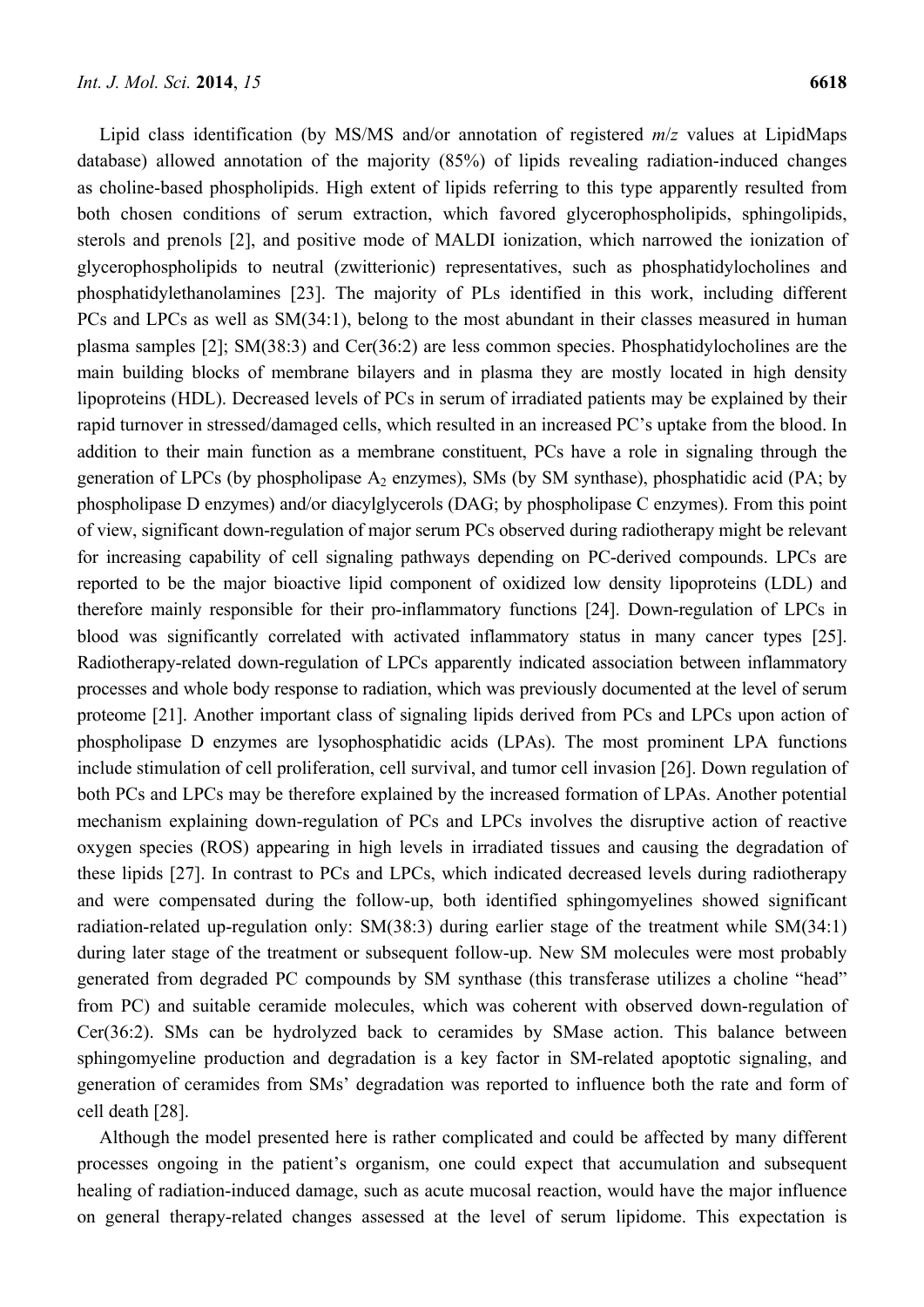supported by observed association of radiotherapy-related serum lipidome features with doses of radiation delivered to normal tissues and intensity of radiation-induced acute mucosal reaction. Although correlations identified here between particular lipidome components and different parameters reflecting radiation doses and toxicity possess moderate statistical power when analyzed separately, reliable conclusions could be drawn based on the general patterns of observed association. Of note, collected data indicated that low-to-medium doses delivered to large volumes of normal tissues during IMRT (considered as "therapeutically irrelevant") significantly affected whole body response observed at the level of serum lipidome. These observations are consistent with results of our earlier study, where similar association between dose-volume effects and features of the low-molecular-weight fraction of serum proteome has been observed in similar group of head and neck cancer patients [21]. The data indicated collectively, that a whole body response to the local cancer irradiation could be detected at the level of both serum proteome and lipidome. However, the majority of radiation-induced changes in abundances of serum lipids returned to pre-exposure steady-state levels within a relatively short time after the treatment, while changes in serum proteome could be detected even several months after irradiation.

#### **4. Experimental Section**

#### *4.1. Characteristics of the Patients*

Sixty-six patients with head and neck squamous cell carcinoma (HNSCC) were enrolled in this study. All of them were Caucasians (64 men) 45–82 years old (median age 63 years); 82% of them were current smokers and 86% alcohol consumers. Cancer was located mainly in larynx (45 pts.), but also in oropharynx (15 pts.) or hypopharynx (6 pts.). The primary tumor stage was scored as: T1 (21%), T2 (44%), T3 (26%) and T4 (9%); 68% of N0. All patients were subjected to IMRT using 6 MeV photons with 1.8 Gy daily fraction doses according to the continuous accelerated irradiation scheme (CAIR) [29]). Total radiation doses delivered to gross tumor volume (GTV) were in the range of 61.2–72 Gy (median 66.6 Gy). Neither surgery nor induction/concomitant chemotherapy was applied to patients enrolled in this study. Three consecutive blood samples (5 mL) were collected from each patient: pre-treatment sample A (within one week before RT; 66 pts.); within-treatment sample B (10–22 days after the start of RT, median 15 days; 66 pts.) and post-treatment sample C (23–59 days after the end of RT, median 36 days; 56 pts.). The acute mucosal reaction (AMR) was estimated using the modified Dische score system [22] every 3–5 days during the radiotherapy. The study was approved by the appropriate Ethics Committee and all participants provided informed consent indicating their conscious and voluntary participation.

#### *4.2. Preparation of the Samples*

Blood was collected into a 5 mL Vacutainer Tube (Becton Dickinson, Franklin Lakes, NJ, USA), incubated for 30 min RT to allow clotting, and then centrifuged at  $1000 \times g$  for 10 min to remove the clot. The serum was aliquoted and stored at −70 °C until extraction. Total lipids were extracted according to modified Folch method [30]. In brief, 25 μL of serum was mixed with 350 μL of 1:1 methanol/chloroform mixture (*v*/*v*) containing antioxidants: 0.01% (*w*/*v*) 2,6-di-*tert*-butyl-4-methylphenol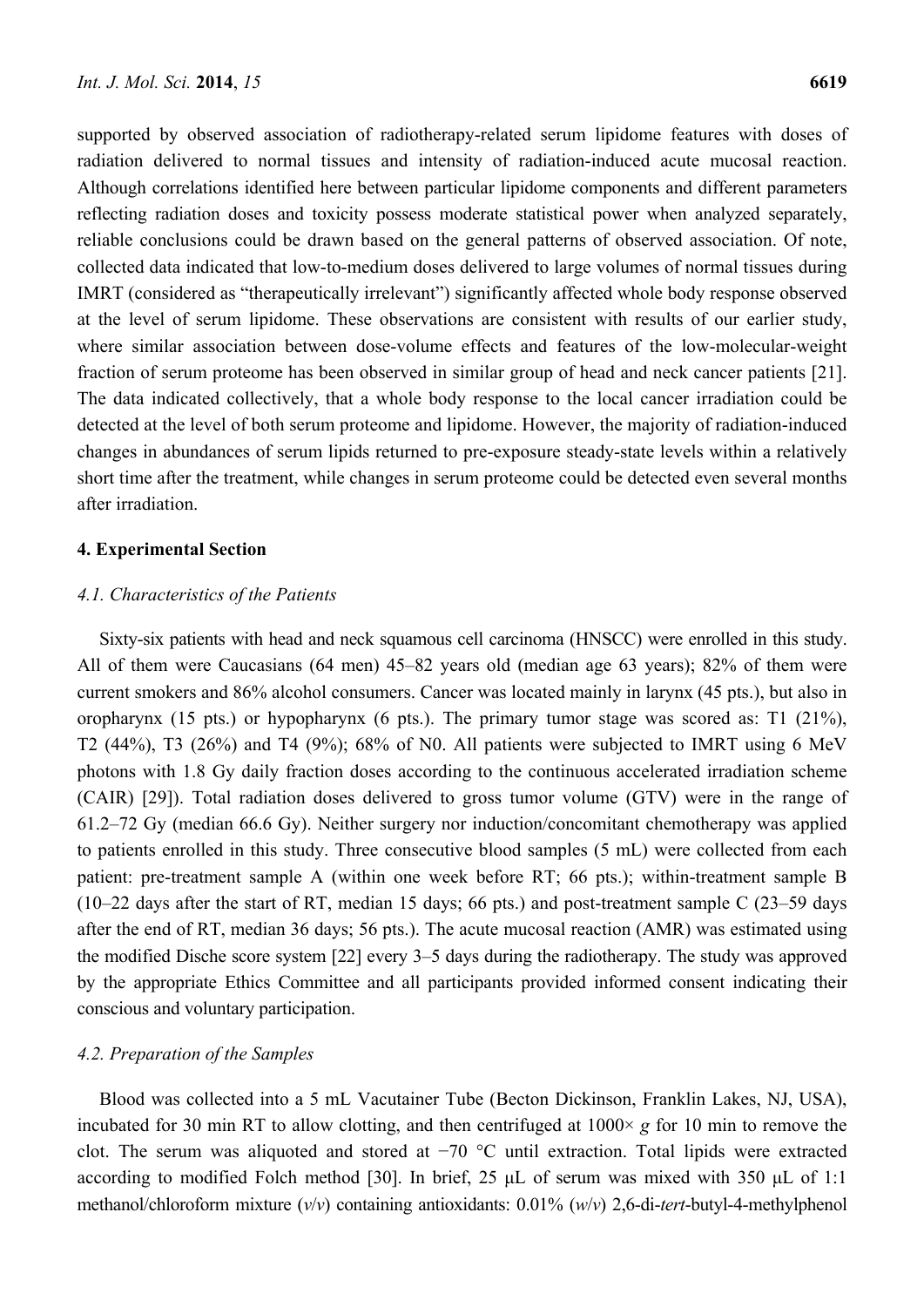and 0.005% (*w*/*v*) retinol. The solution was vortex-mixed for 0.5 min and incubated for 30 min at 20 °C. Then 80 μL of water was added to the mixture, vortex-mixed for another 0.5 min and centrifuged (5 min, 10,000× *g*). Chloroform phase (the lower one) was kept and stored at −70 °C until mass spectrometry analysis (within three weeks).

#### *4.3. MALDI Mass Spectrometry Analysis*

Samples was analyzed using MALDI quadrupole/orthogonal acceleration ToF (oa-ToF) high-definition MS (HDMS) SYNAPT G2-HDMS™ system (Waters, Manchester, UK) equipped with the 355 nm Nd:YAG laser. First, 0.5 μL of sample was mixed directly on stainless steel target plate with 0.5 μL of 30 mg/mL of α-cyano-4-hydroxycinnamic acid (CHCA) matrix (Bruker Daltonics, Billerica, MA, USA) dissolved in 70% (*v*/*v*) acetonitrile containing 0.1% (*w*/*v*) trifluoroacetic acid; each sample was analyzed in triplicate (*i.e.*, placed on three different spots). Mass spectra were recorded using the positive ion mode in the 350–900 Da range with resolution of 10,000 FWHM. Spectra were calibrated with a standard solution of polyethylene glycol (PEG), and *m*/*z* scales were adjusted after acquisition using the PEG signal at *m*/*z* 701.3935 as a lock mass and centroided prior to the generation of accurate mass peak lists. Samples were spotted and analyzed in a random sequence to avoid "batch effect".

#### *4.4. Processing of the Mass Spectra*

The initial preprocessing of spectra including alignment, detection of outlier profiles (using Dixon's Q test), averaging of three technical replicas, additional alignment of averaged individual spectra (*i.e.*, averaged technical replicas), baseline removal and normalization of the total ion current (TIC) was performed according to procedures considering to be standard in the mass spectrometry field [31]. Preprocessed spectra were transferred to Spectrolyzer software suite (v.1.0, MedicWave AB, Halmstad, Sweden; [32]) for peak detection and binning (peak clustering) analysis. The processing steps performed in Spectrolyzer software were also consistent with the standard procedures used for spectral data processing [33,34].

## *4.5. Testing for Differentiating Spectral Components*

For each of the 842 spectral components (spectral peaks) statistical significance of differences in abundance between different time points (*i.e.*, samples A, B and C) was estimated using appropriate tools available in R statistical software (see [35]). Individual differential spectra were computed paired with respect to consecutive time points (A–B, B–C and A–C), which resulted in 66 samples for comparison of A *vs.* B, and 56 samples for comparison A *vs.* C and B *vs.* C. To verify whether observed differences in abundances were significant, the Wilcoxon signed rank test was used (with the null hypothesis that the median value of intensities in the differential spectrum is equal to zero). To account for multiple comparisons the Storeys approach [36] that allows for FDR (false discovery rate) control was used. Statistically significant components involved also features that were identified manually as isotopes of other compounds; these components were rejected from the final list of specific components intended for identification.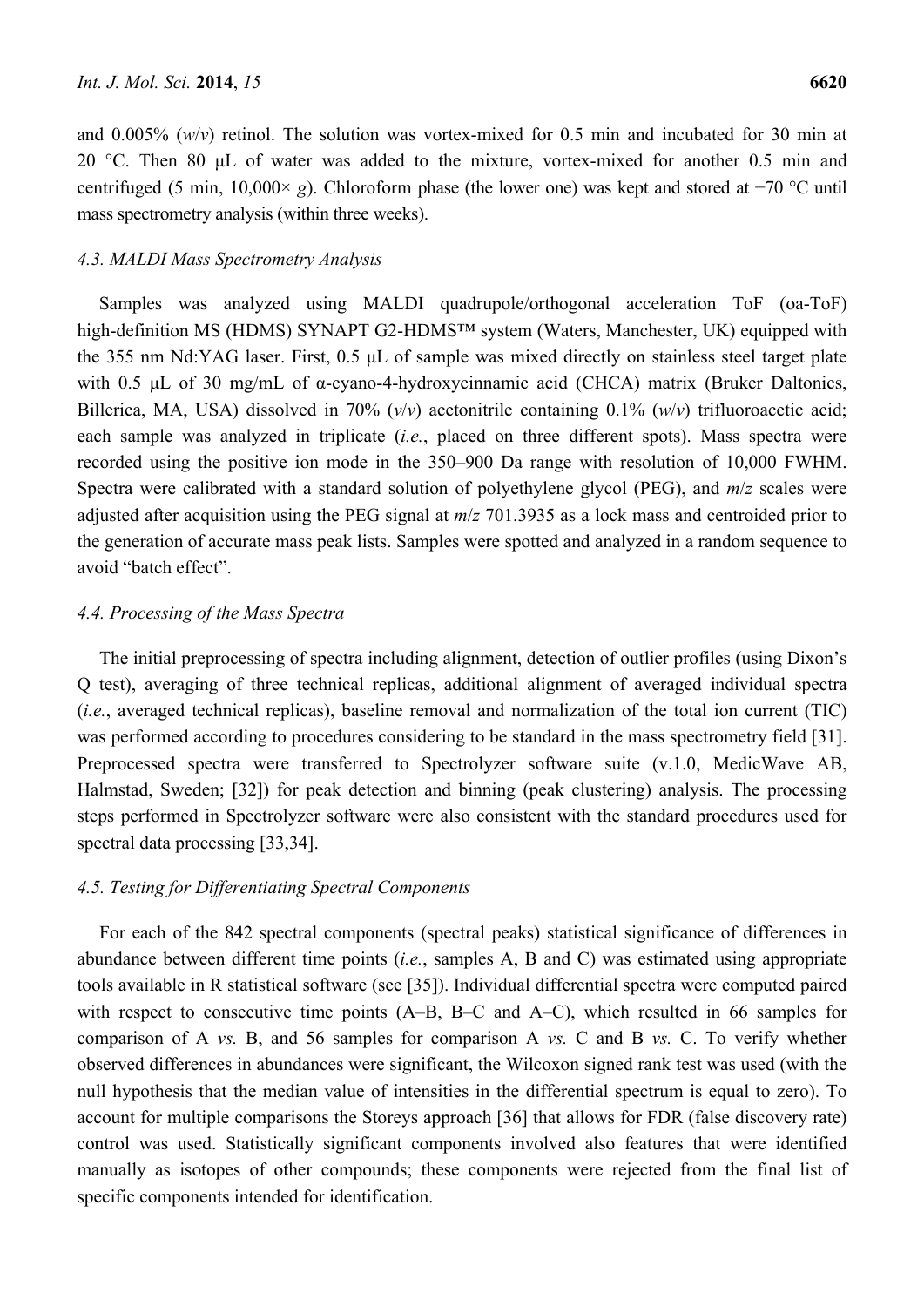#### *4.6. Identification of Differentiating Components*

Spectral components showing significant differences between analyzed time points (FDR  $\leq$  5%) were analyzed by MS/MS in order to identify lipid class and length of fatty acyl chains. PCs and SM classes were recognized in MS/MS based on characteristic 184.1 Da phosphocholine fragmentation ion, while LPCs based on both 184.1 Da phosphocholine and 104.1 choline fragmentation ions Additionally, other spectral components were annotated at the LipidMaps database [37] based on their registered *m/z* values; mass tolerance 0.1 Da and no limit for category/class was applied. Compounds that were not identified experimentally (due to the low abundance of precursor or productions) were regarded as identified only if a single unique lipid record was return from the database search.

#### *4.7. Analysis of Patterns of Changes*

To investigate the general patterns of changes in abundances of spectral components between compared time points averaged "time courses" were computed based on individual time courses. Data standardization (centering and scaling separately for each of the spectral component) was performed to account for wide differences in abundance ranges observed for distinct components. Cluster analysis was performed using Partitioning Around Medoids (PAM) method, which is a classical algorithm of unsupervised analysis widely used for similar problems [38]. For a given number of clusters (k) the PAM finds k representative objects (so called medoids) that are most different from each other and assigns all the remaining objects to the most similar of the representatives. The similarity of the objects being an input for the PAM was computed based on correlation between average time courses. In order to determine the optimal k number and assess the quality of clustering results, an average Silhouette Width (SW) criterion was used [39], which revealed a six-cluster solution as the optimum.

#### *4.8. Correlation of Component's Abundance with Radiation Parameters*

Correlations between changes in abundance of spectral components and parameters reflecting absorbed doses of radiation, as well as maximal intensities of AMR, were analyzed using the Spearman's rank correlation coefficient. Total radiation dose absorbed by patient's body was estimated from the individual dose-volume histogram generated during the treatment planning. For the analysis of dose/volume effect we selected the doses corresponding to deciles of the area under the curve of the averaged dose-volume histogram (for details see [21]).

#### **5. Conclusions**

This study demonstrates for the first time the massive involvement of choline-based lipid serum components in the response of humans to ionizing radiation. Significant change in LPCs' levels suggests activation of inflammatory processes, while disturbances in levels of sphingomyelines and ceramides indicate involvement of apoptotic pathways. Additionally, correlations of lipidome changes with low and moderate radiation doses call attention to the biological relevance of "therapeutically irrelevant" doses during IMRT.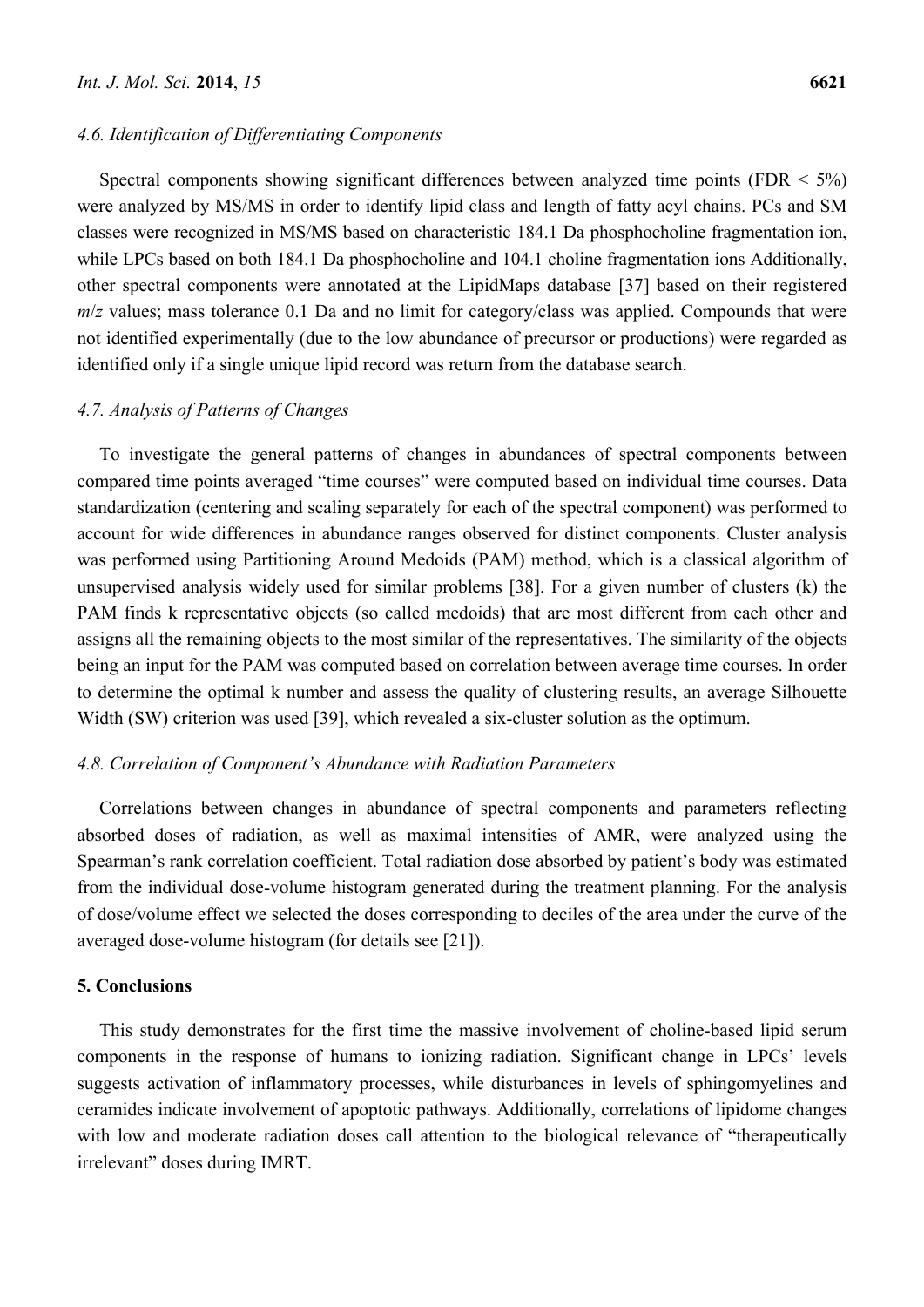#### **Acknowledgments**

This work was supported by the European Social Fund within the INTERKADRA project UDA-POKL-04.01.01-00-014/10-00 to KJ and MR. JP was supported by the SUT, Grant BK-214/Rau-1/ 2013/10. PW was supported by the Polish National Science Centre, Grant 2011/01/B/NZ4/03563.

#### **Author Contributions**

KJ—Performed and interpreted experiments, identified lipid class and length of fatty acyl chains of statistically significant lipid components, prepared the final manuscript, MP—Interpreted MS results, MR—Interpreted MS results, AZ—Performed testing for differentiating spectral components, AS—Performed analysis of patterns of changes, JP—Performed analyses of correlation of component's abundance with radiation parameters, MM—Performed analyses of correlation of component's abundance with radiation parameters, TR—Collected and interpreted clinical data, KS—Collected and interpreted clinical data, MRC—Interpreted MS results, PW—Designed the project, designed and interpreted experiments, prepared the final manuscript. All authors read and approved the final manuscript.

#### **Conflicts of Interest**

The authors declare no conflict of interest.

## **References**

- 1. Dennis, E.A. Lipidomics joins the omics evolution. *Proc. Natl. Acad. Sci. USA* **2009**, *106*, 2089–2090.
- 2. Quehenberger, O.; Armando, A.M.; Brown, A.H.; Milne, S.B.; Myers, D.S.; Merrill, A.H.; Bandyopadhyay, S.; Jones, K.N.; Kelly, S.; Shaner, R.L.; *et al.* Lipidomics reveals a remarkable diversity of lipids in human plasma. *J. Lipid Res.* **2010**, *51*, 3299–3305.
- 3. Marcus, A.J.; Hajjar, D.P. Vascular transcellular signaling. *J. Lipid Res.* **1993**, *34*, 2017–2031.
- 4. Berridge, M.J. Inositol trisphosphate and calcium signaling. *Nature* **1993**, *361*, 315–325.
- 5. Wright, M.M.; Howe, A.G.; Zaremberg, V. Cell membranes and apoptosis: Role of cardiolipin, phosphatidylcholine, and anticancer lipid analogues. *Biochem. Cell Biol.* **2004**, *82*, 18–26.
- 6. Bartke, N.; Hannun, Y.A. Bioactive sphingolipids: Metabolism and function. *J. Lipid Res.* **2009**, *50* (Suppl.), 91–96.
- 7. Ackerstaff, E.; Glunde, K.; Bhujwalla, Z.M. Choline phospholipid metabolism: A target in cancer cells? *J. Cell. Biochem.* **2003**, *90*, 525–533.
- 8. Jagannathan, N.R.; Kumar, M.; Seenu, V.; Coshic, O.; Dwivedi, S.N.; Julka, P.K.; Srivastava, A.; Rath, G.K. Evaluation of total choline from *in vivo* volume localized proton MR spectroscopy and its response to neoadjuvant chemotherapy in locally advanced breast cancer. *Br. J. Cancer* **2001**, *84*, 1016–1022.
- 9. Feurgard, C.; Bayle, D.; Guezingar, F.; Serougne, C.; Mazur, A.; Lutton, C.; Aigueperse, J.; Gourmelon, P.; Mathe, D. Effects of ionizing radiation (neutrons/gamma rays) on plasma lipids and lipoproteins in rats. *Radiat. Res.* **1998**, *150*, 43–51.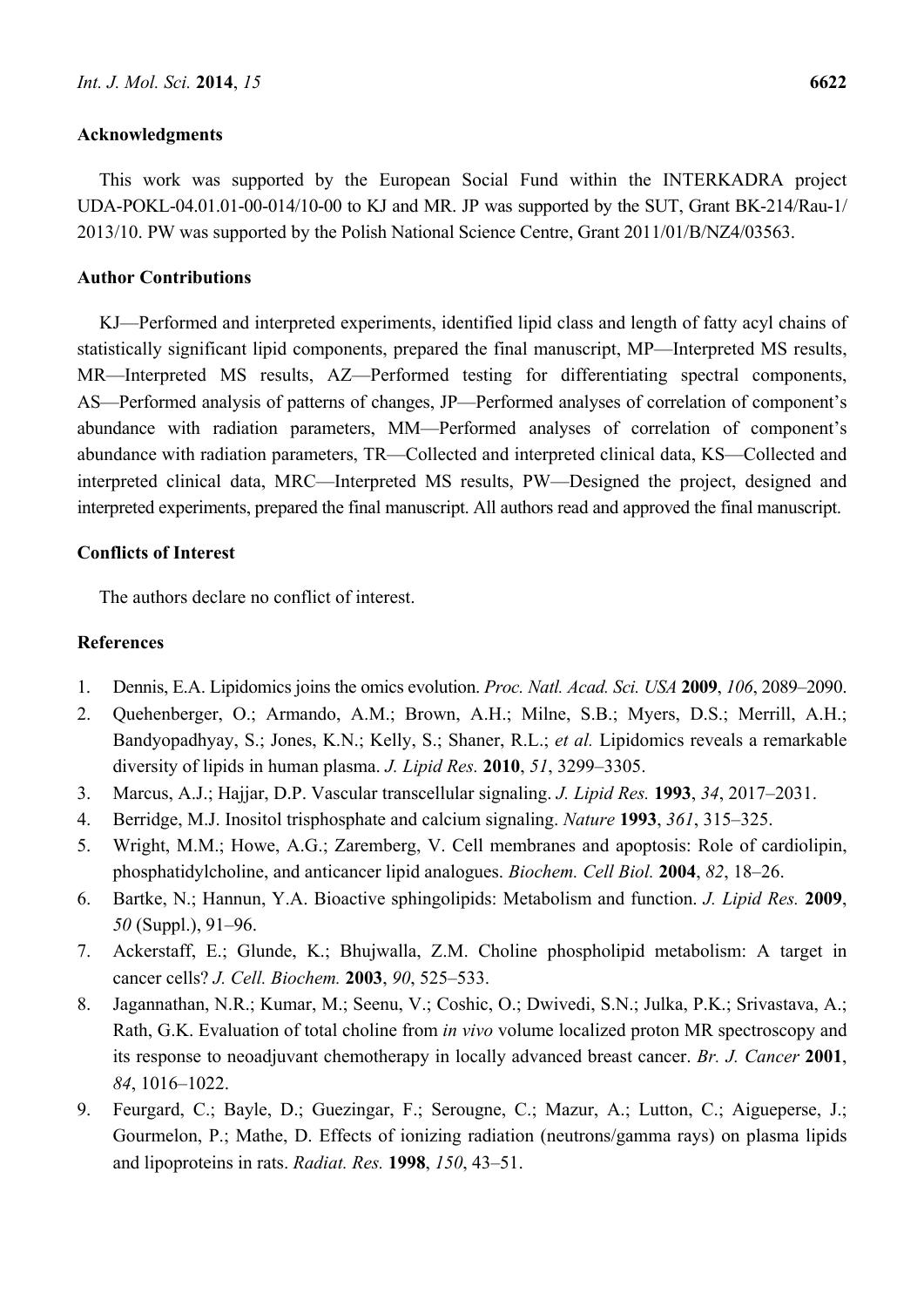- 10. Wang, C.; Yang, J.; Nie, J. Plasma phospholipid metabolic profiling and biomarkers of rats following radiation exposure based on liquid chromatography-mass spectrometry technique. *Biomed. Chromatogr.* **2009**, *23*, 1079–1085.
- 11. Halperin, E.C.; Perez, C.A.; Brady, L.W. *Perez and Brady's Principles and Practice of Radiation Oncology*, 5th ed.; Wolters Kluwer Health, Lippincott Williams & Wilkins: Philadelphia, PA, USA, 2008.
- 12. Lee, N.; Puri, D.R.; Blanco, A.I.; Chao, K.S. Intensity-modulated radiation therapy in head and neck cancers: An update. *Head Neck* **2007**, *29*, 387–400.
- 13. De Neve, W.; de Gersem, W.; Madani, I. Rational use of intensity-modulated radiation therapy: The importance of clinical outcome. *Semin. Radiat. Oncol.* **2012**, *22*, 40–49.
- 14. Rana, S.; Kumar, R.; Sultana, S.; Sharma, R.K. Radiation-induced biomarkers for the detection and assessment of absorbed radiation doses. *J. Pharm. Bioallied Sci.* **2010**, *2*, 189–196.
- 15. Garaj-Vrhovac, V.; Kopjar, N. The alkaline comet assay as biomarker in assessment of DNA damage in medical personnel occupationally exposed to ionizing radiation. *Mutagenesis* **2003**, *18*, 265–271.
- 16. Kang, C.M.; Park, K.P.; Song, J.E.; Jeoung, D.I.; Cho, C.K.; Kim, T.H.; Bae, S.; Lee, S.J.; Lee, Y.S.; Possible biomarkers for ionizing radiation exposure in human peripheral blood lymphocytes. *Radiat. Res.* **2003**, *159*, 312–319.
- 17. Amundson, S.; Do, K.; Shahab, S.; Bittner, M.; Meltzer, P.; Trent, J.; Fornace, A.J. Identification of potential mRNA biomarkers in peripheral blood lymphocytes for human exposure to ionizing radiation. *Radiat. Res.* **2000**, *154*, 342–346.
- 18. Mah, L.J.; El-Osta, A.; Karagiannis, T.C. γH2AX: A sensitive molecular marker of DNA damage and repair. *Leukemia* **2010**, *24*, 679–686.
- 19. Menard, C.; Johann, D.; Lowenthal, M.; Muanza, T.; Sproull, M.; Ross, S.; Gulley, J.; Petricoin, E.; Coleman, C.N.; Camphausen, K. Discovering clinical biomarkers of ionizing radiation exposure with serum proteomic analysis. *Cancer Res.* **2006**, *66*, 1844–1850.
- 20. Widlak, P.; Pietrowska, M.; Wojtkiewicz, K.; Rutkowski, T.; Wygoda, A.; Marczak, L.; Marczyk, M.; Polańska, J.; Walaszczyk, A.; Domińczyk, I.; *et al*. Radiation-related changes in serum proteome profiles detected by mass spectrometry in blood of patients treated with radiotherapy due to larynx cancer. *J. Radiat. Res.* **2011**, *52*, 575–581.
- 21. Widlak, P.; Pietrowska, M.; Polanska, J.; Rutkowski, T.; Jelonek, K.; Kalinowska-Herok, M.; Gdowicz-Klosok, A.; Wygoda, A.; Tarnawski, R.; Skladowski, K. Radiotherapy-related changes in serum proteome patterns of head and neck cancer patients; the effect of low and medium doses of radiation delivered to large volumes of normal tissue. *J. Transl. Med.* **2013**, *11*, doi:10.1186/1479-5876-11-299.
- 22. Wygoda, A.; Maciejewski, B.; Skladowski, K.; Hutnik, M.; Pilecki, B.; Golen, M.; Rutkowski, T. Pattern analysis of acute mucosal reactions in patients with head and neck cancer treated with conventional and accelerated irradiation. *Int. J. Radiat. Oncol. Biol. Phys.* **2009**, *73*, 384–390.
- 23. Fuchs, B.; Süss, R.; Schiller, J. An update of MALDI-TOF mass spectrometry in lipid research. *Prog. Lipid Res.* **2010**, *49*, 450–475.